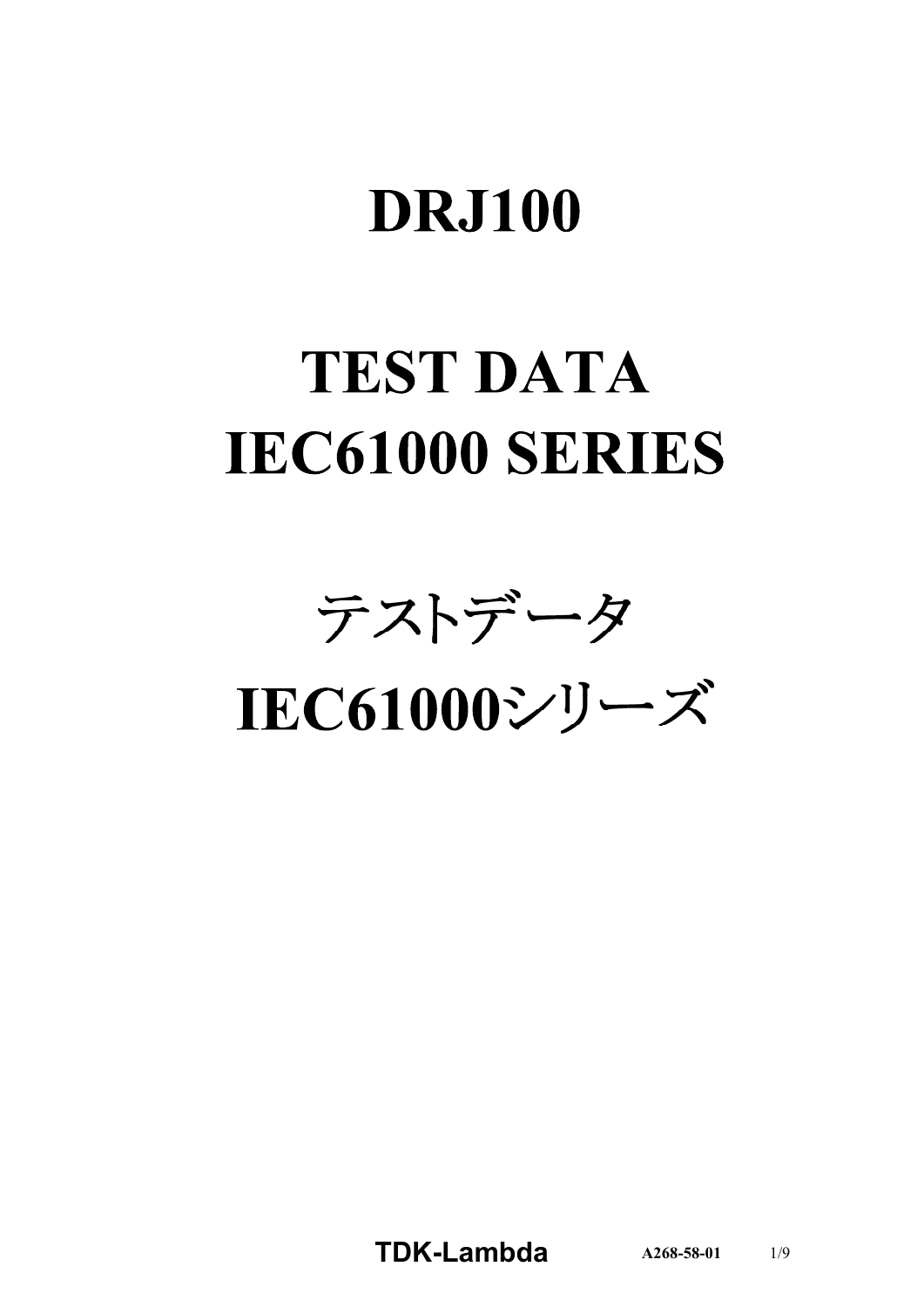# *DRJ100*

### **INDEX**

|                                  |                                                                                      | <b>PAGE</b>   |
|----------------------------------|--------------------------------------------------------------------------------------|---------------|
|                                  | 1. 静電気放電イミュニティ試験 ……………………………………………………………                                             | $\mathcal{R}$ |
|                                  | Electrostatic Discharge Immunity Test (IEC61000-4-2)                                 |               |
| 2.                               | 放射性無線周波数電磁界イミュニティ試験 ………………………………………………… 4                                            |               |
|                                  | Radiated Radio-Frequency Electromagnetic Field Immunity Test (IEC61000-4-3)          |               |
| 3 <sub>1</sub>                   | 電気的ファーストトランジェントバーストイミュニティ試験 …………………………………                                            | $\varsigma$   |
|                                  | Electrical Fast Transient / Burst Immunity Test (IEC61000-4-4)                       |               |
|                                  | 4. サージイミュニティ試験 ……………………………………………………………                                               | 6             |
|                                  | Surge Immunity Test (IEC61000-4-5)                                                   |               |
| 5.                               | 伝導性無線周波数電磁界イミュニティ試験 ………………………………………………                                               | 7             |
|                                  | Conducted Disturbances Induced by Radio-Frequency Field Immunity Test (IEC61000-4-6) |               |
| 6.                               | 電力周波数磁界イミュニティ試験 ………………………………………………………                                                | 8             |
|                                  | Power Frequency Magnetic Field Immunity Test (IEC61000-4-8)                          |               |
| $7_{\scriptscriptstyle{\ddots}}$ | 電圧ディップ、瞬停イミュニティ試験 ……………………………………………………                                               | 9             |
|                                  | Voltage Dips, Short Interruptions Immunity Test (IEC61000-4-11)                      |               |

使用記号 Terminology Used

|                     | FG …… フレームグラウンド             | Frame GND                        |
|---------------------|-----------------------------|----------------------------------|
|                     | (╧) ・・・・・・・ 保護接地用端子(PE端子) ― | PE(Protective earthing) terminal |
|                     | I. ・・・・・・・ ライブライン           | Live line                        |
|                     | N …… ニュートラルライン              | Neutral line                     |
| <del>,, ……</del> 接地 |                             | Earth                            |
| $+V$ + $HH$         |                             | $+$ Output                       |
| -V …… - 出力          |                             | - Output                         |

※ 当社標準測定条件における結果であり、参考値としてお考え願います。

Test results are reference data based on our standard measurement condition.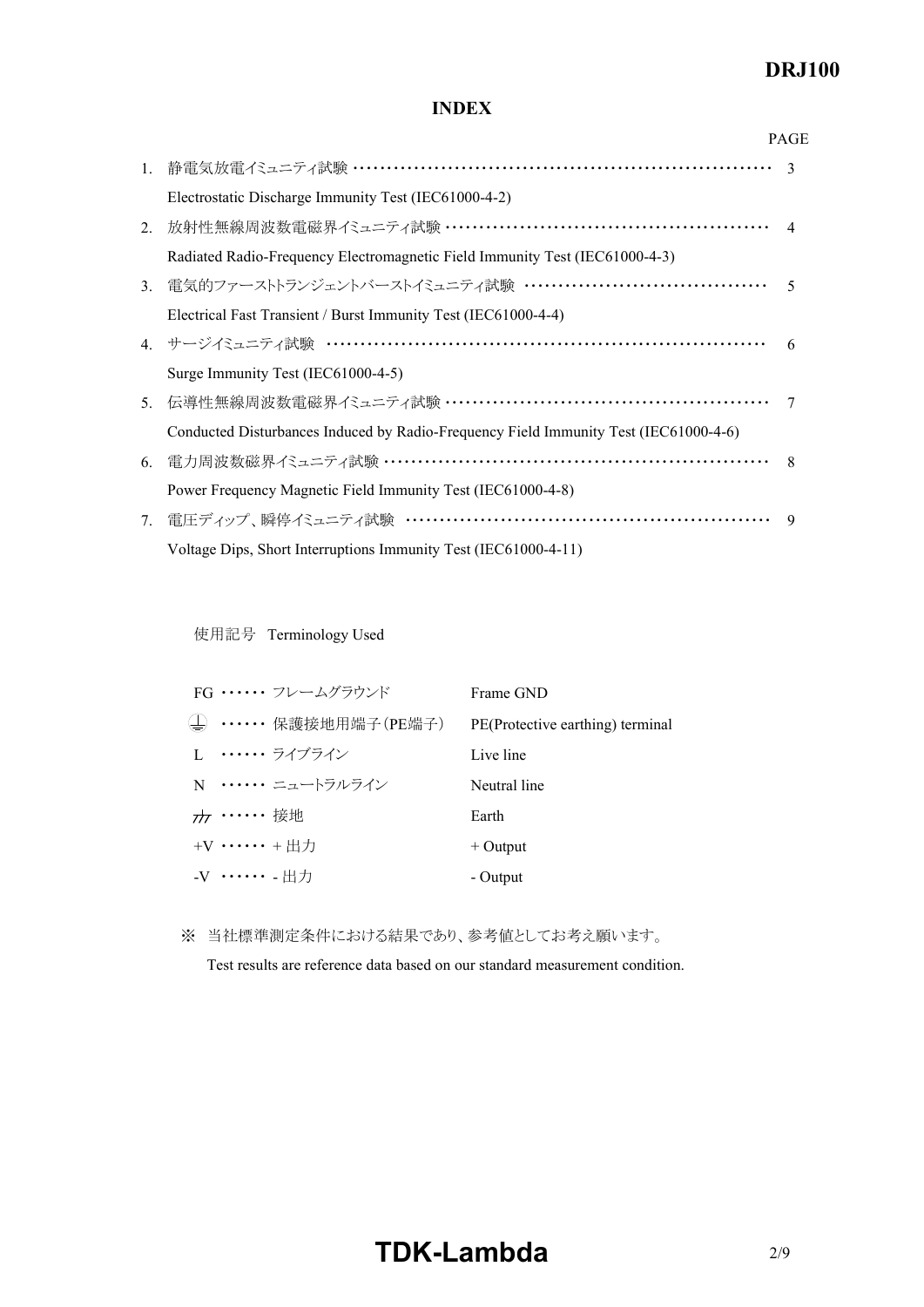## 1. 静電気放電イミュニティ試験 **Electrostatic Discharge Immunity Test (IEC6100042)**

#### **MODEL : DRJ100**

| (1) 使用計測器 Equipment Used<br>静電気試験機<br>Electro Static Discharge Simulator<br>放電抵抗<br>Discharge Resistance                 | : ESS-S3011 (Noiseken)<br>: $330\Omega$                                                                                                                                                    | 静電容量<br>: 150pF<br>Capacity                                                  |                                                        |
|--------------------------------------------------------------------------------------------------------------------------|--------------------------------------------------------------------------------------------------------------------------------------------------------------------------------------------|------------------------------------------------------------------------------|--------------------------------------------------------|
| (2) 試験条件 Test Conditions                                                                                                 |                                                                                                                                                                                            |                                                                              |                                                        |
| • 入力電圧<br>Input Voltage<br>• 出力電流<br><b>Output Current</b><br>• 試験回数<br>Number of tests<br>• 周囲温度<br>Ambient Temperature | : $100, 230VAC$<br>: $0\%$ , $100\%$<br>: 10回<br>10 times<br>$: 25^{\circ}C$                                                                                                               | • 出力電圧<br>Output Voltage<br>• 極性<br>Polarity<br>• 放電間隔<br>Discharge Interval | : 定格<br>Rated<br>$: +,-$<br>:>1秒<br>$>1$ second        |
| 接触放電<br><b>Contact Discharge</b><br>気中放電<br>Air Discharge<br>放電ガン<br>Discharge gun                                       | (3) 試験方法及び印加箇所 Test Method and Device Test Point<br>: 4 保護接地用端子 (PE端子)<br>$\bigoplus$ PE(Protective earthing) terminal<br>: 入出力端子(L、N、+V、-V)<br>Input and Output terminal $(L, N, +V, -V)$ | アナログ電圧計<br>リターンケーブル<br>Analog voltage meter<br>Return cable                  | 静電気試験機<br><b>Electro</b> static<br>discharge simulator |
| 絶縁板<br><b>Insulation plate</b>                                                                                           | 供試体<br>負荷<br>D.U.T<br>⊕<br>Load<br>抵抗                                                                                                                                                      | アルミプレート<br>Aluminum plate                                                    | Output                                                 |
| <b>AC</b> input<br>$\sim$ $\sim$ $\sim$                                                                                  | <b>Resistor</b><br>木製台<br>$470k\Omega$<br>Wood made table<br>抵抗<br><b>Resistor</b><br>$470k\Omega$                                                                                         | 0.8 <sub>m</sub><br>グランドプレーン<br><b>GND</b> plane                             |                                                        |

#### **(4) Acceptable Conditions**

1.入力再投入を必要とする一時的な機能低下のない事 Must not have temporary function degradation that requires input restart. 2.試験後の出力電圧は初期値から変動していない事

The output voltage must be within the regulation of specification after the test.

3.発煙・発火のない事

Smoke and fire are not allowed.

|  |  | (5) 試験結果 Test Result |  |
|--|--|----------------------|--|
|--|--|----------------------|--|

| Contact Discharge (kV) | DRJ100-24-1 | Air Discharge(kV) |
|------------------------|-------------|-------------------|
|                        | PASS        |                   |
|                        | <b>PASS</b> |                   |

| DRJ100-24-1 | Air Discharge(kV) | DRJ100-24-1 |
|-------------|-------------------|-------------|
| <b>PASS</b> |                   | <b>PASS</b> |
| <b>PASS</b> |                   | <b>PASS</b> |
|             |                   | <b>PASS</b> |

# **TDK-Lambda** 3/9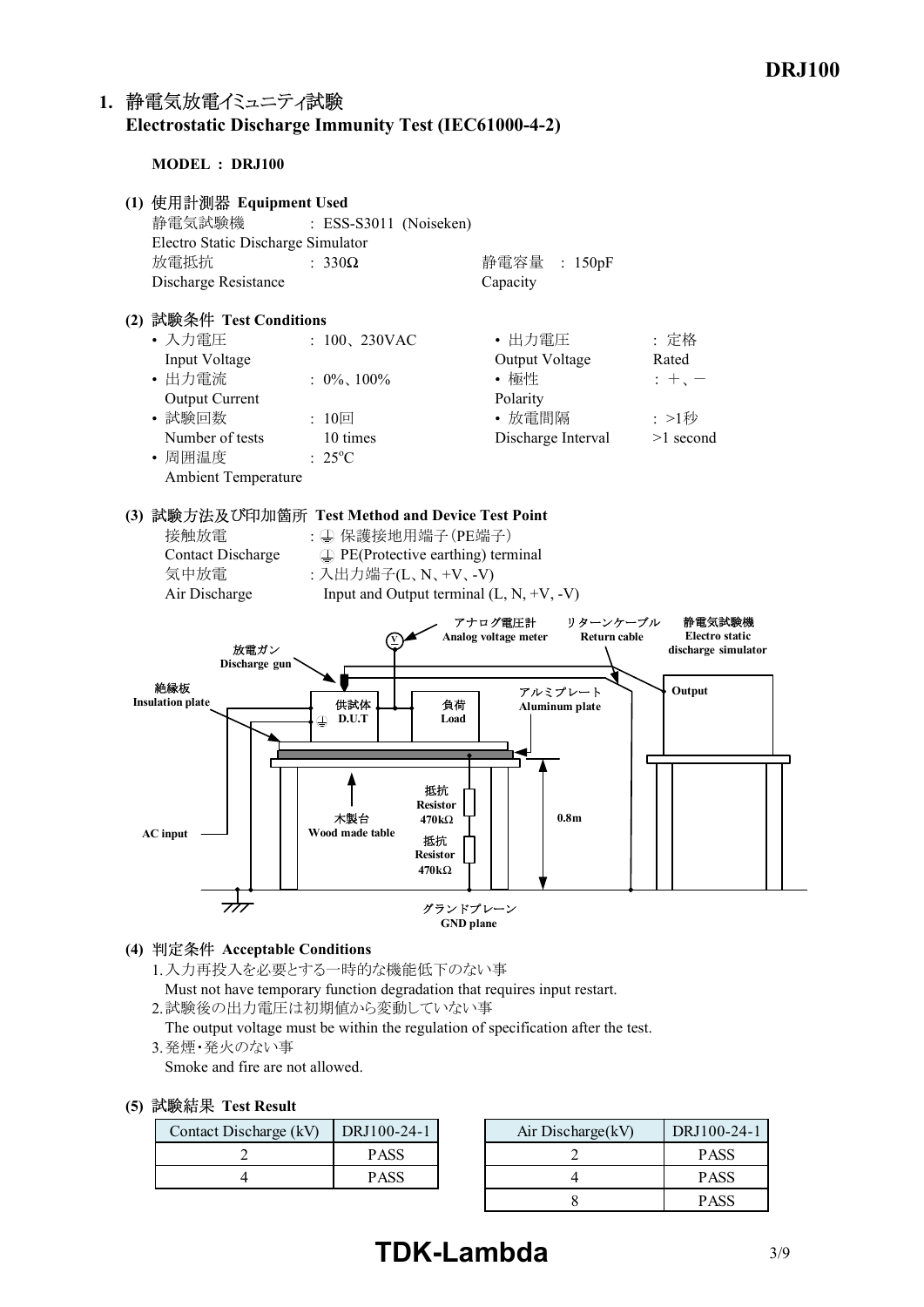### 2. 放射性無線周波数電磁界イミュニティ試験 **Radiated RadioFrequency Electromagnetic Field Immunity Test (IEC6100043)**

**MODEL : DRJ100**

| (1) | 使用計測器 Equipment Used              |                                 |
|-----|-----------------------------------|---------------------------------|
|     | シグナルジェネレータ Signal Generator       | : N5181A (Agilent)              |
|     | パワーアンプシステム Power Amplifier System | $\therefore$ CBA 1G-250 (Teseq) |
|     |                                   | : AS0104-55/55 (Milmega)        |
|     | 電界センサ Electric Field Sensor       | : HI-6005 (Holaday)             |
|     | バイログアンテナ Bilog Antenna            | : VALP9118E (Schwarzbeck)       |
|     |                                   | $: 3117$ (ETS Lindgren)         |
|     |                                   |                                 |

| (2) 試験条件 Test Conditions        |                                                     |                     |                          |
|---------------------------------|-----------------------------------------------------|---------------------|--------------------------|
| • 入力電圧                          | : $100, 230$ VAC                                    | • 出力電圧              | : 定格                     |
| Input Voltage                   |                                                     | Output Voltage      | Rated                    |
| • 出力電流                          | $: 0\%$ , 100%                                      | • 振幅変調              | $: 80\%$ , 1kHz          |
| <b>Output Current</b>           |                                                     | Amplitude Modulated |                          |
| ・偏波                             | :水平、垂直                                              | • 周囲温度              | $\div$ 25 <sup>o</sup> C |
| Wave Angle                      | Horizontal and Vertical                             | Ambient Temperature |                          |
| • スイープ·コンディション: 1.0%ステップ、0.5秒保持 |                                                     | ・距離                 | $\therefore$ 3.0m        |
| Sweep Condition                 | $1.0\%$ step up, 0.5 seconds hold                   | <b>Distance</b>     |                          |
| • 試験方向                          | : 上下、左右、前後                                          |                     |                          |
| Test Angle                      | Top/Bottom, Both Sides, Front/Back                  |                     |                          |
| • 電磁界周波数                        | : $80 - 1000$ MHz, $1.4 - 2.0$ GHz, $2.0 - 2.7$ GHz |                     |                          |
| Electromagnetic Frequency       |                                                     |                     |                          |

#### **(3) Test Method**



#### **(4) Acceptable Conditions**

- 1.試験中、5%を超える出力電圧の変動のない事 The regulation of output voltage must not exceed 5% of initial value during test. 2.試験後の出力電圧は初期値から変動していない事
- The output voltage must be within the regulation of specification after the test. 3.発煙・発火のない事
- Smoke and fire are not allowed.

#### **(5) Test Result**

| Radiation Field Strength (V/m) |  | Electromagnetic Frequency | DRJ100-24-1 |  |  |  |  |
|--------------------------------|--|---------------------------|-------------|--|--|--|--|
|                                |  | $2.0 \sim 2.7$ GHz        | <b>PASS</b> |  |  |  |  |
|                                |  | $1.4\sim2.0$ GHz          | <b>PASS</b> |  |  |  |  |
|                                |  | $80\sim1000$ MHz          | PASS        |  |  |  |  |

# **TDK-Lambda** 4/9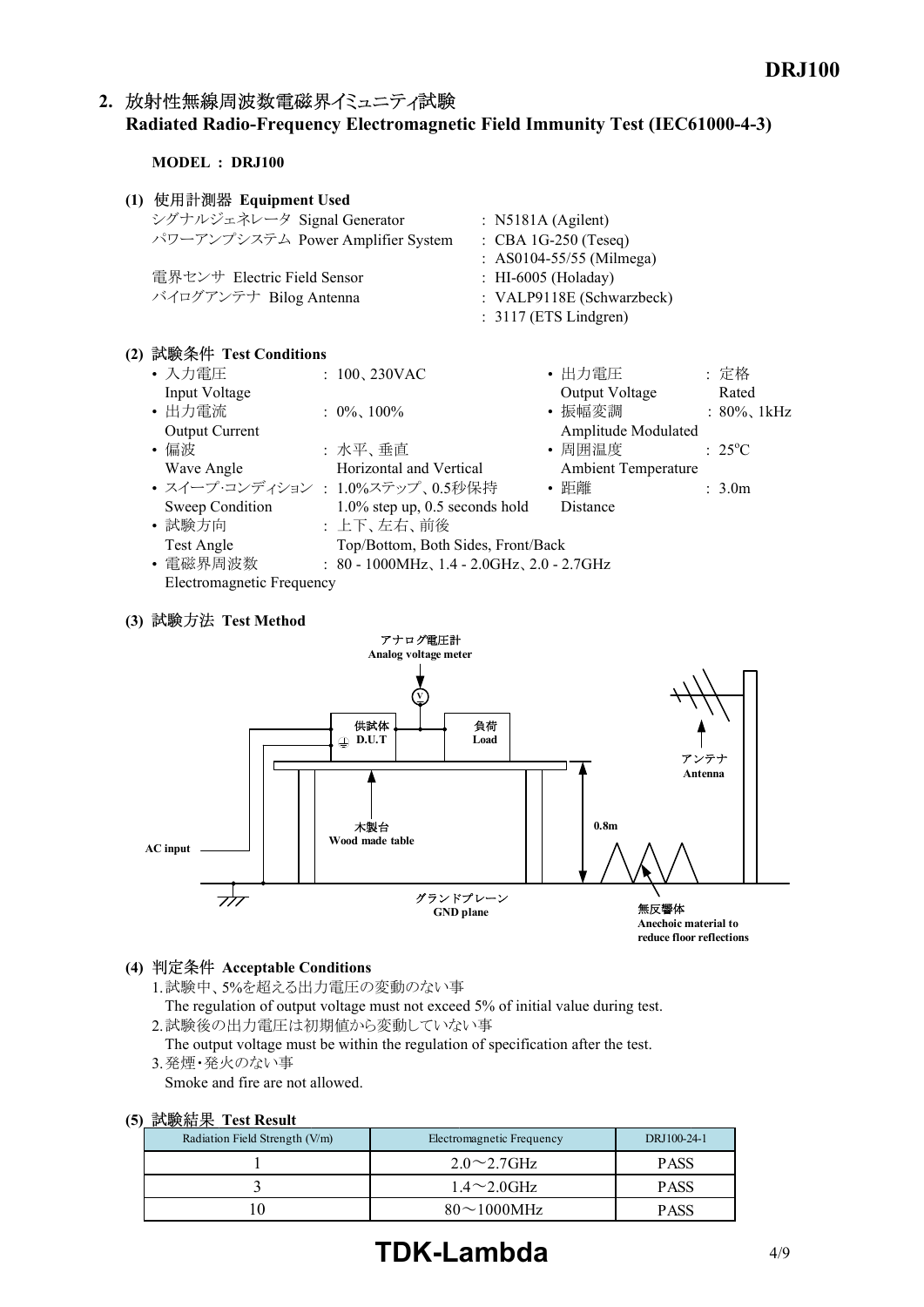## 3. 電気的ファーストトランジェントバーストイミュニティ試験 **Electrical Fast Transient / Burst Immunity Test (IEC6100044)**

#### **MODEL : DRJ100**

- **(1) Equipment Used** EFT/B発生器 : FNSAX3 (Noiseken) EFT/B Generator
- **(2) Test Conditions**

| • 入力電圧                | : $100, 230$ VAC      | • 出力電圧              | : 定格                |
|-----------------------|-----------------------|---------------------|---------------------|
| Input Voltage         |                       | Output Voltage      | Rated               |
| • 出力電流                | $: 0\%$ , 100%        | • 試験時間              | : 1分間               |
| <b>Output Current</b> |                       | <b>Test Time</b>    | 1 minute            |
| • 極性                  | $+$ , $-$             | • 周囲温度              | $: 25^{\circ}C$     |
| Polarity              |                       | Ambient Temperature |                     |
| • 試験回数                | : $1 \Box$            | • パルス周波数            | : 5kHz              |
| Number of Test        | 1 times               | Pulse Frequency     |                     |
| • バースト期間              | $: 15$ msec           | • パルス個数             | : 75 <sub>pcs</sub> |
| <b>Burst Time</b>     |                       | Number of Pulse     |                     |
| • バースト周期              | $\therefore$ 300 msec |                     |                     |
| <b>Burst Cycle</b>    |                       |                     |                     |

#### **(3) Test Method and Device Test Point**



**(4) Acceptable Conditions**

- **GND plane**
- 1.入力再投入を必要とする一時的な機能低下のない事 Must not have temporary function degradation that requires input restart.
- 2.試験後の出力電圧は初期値から変動していない事
- The output voltage must be within the regulation of specification after the test.
- 3.発煙・発火のない事
- Smoke and fire are not allowed.

#### **(5) Test Result**

| Test Voltage (kV) | DRJ100-24-1 |
|-------------------|-------------|
| 0 ና               | <b>PASS</b> |
|                   | <b>PASS</b> |
|                   | <b>PASS</b> |

# **TDK-Lambda** 5/9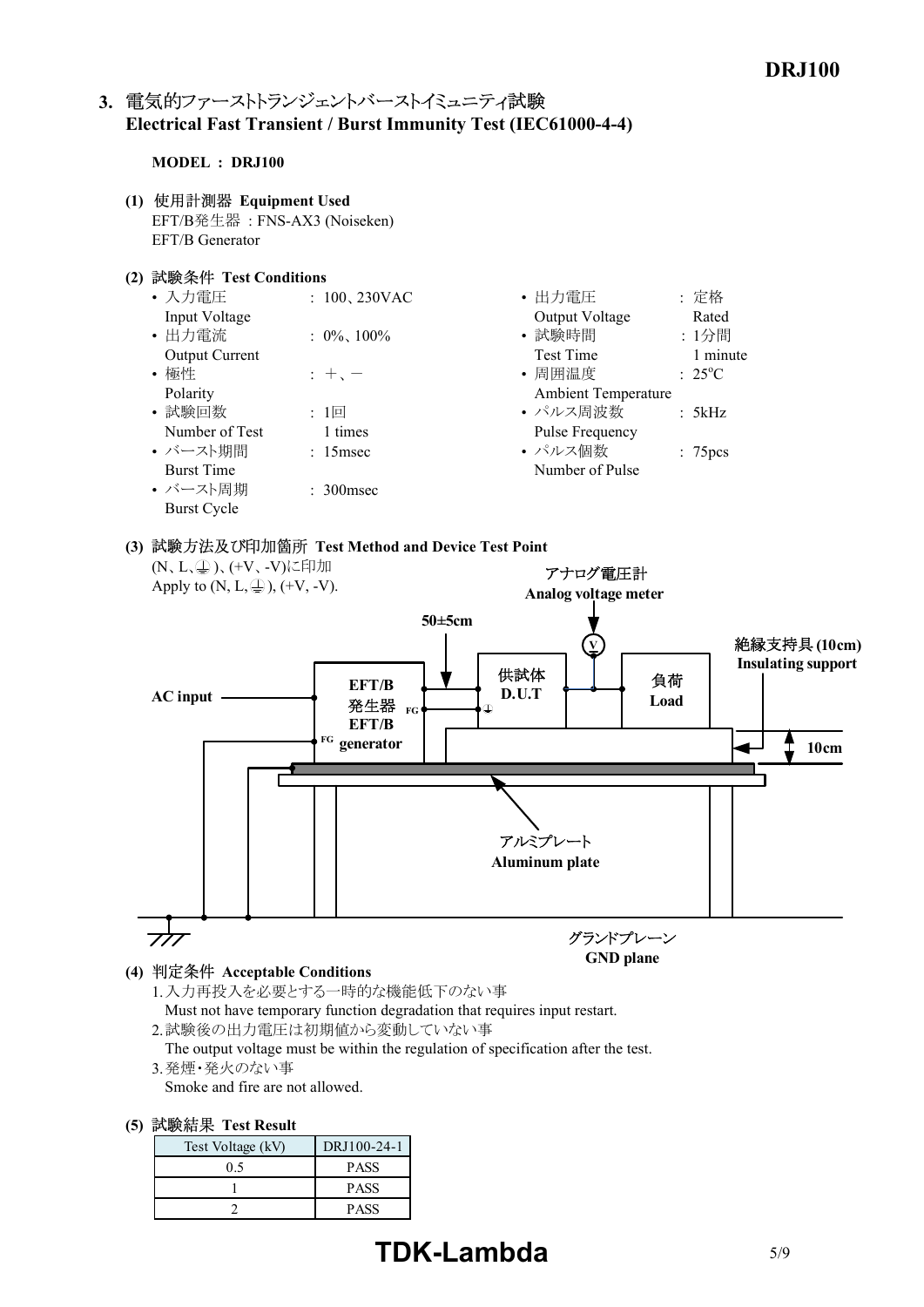## **4. Surge Immunity Test (IEC6100045)**

#### **MODEL : DRJ100**

| 使用計測器 Equipment Used<br>(1)<br>Surge Generator<br>結合インピーダンス: コモン 12Ω<br>Coupling Impedance Common                          | サージ発生器 : LSS-15AX (Noiseken)<br>ノーマル 20<br>Normal                | 結合コンデンサ : コモン<br>Coupling Capacitance                                                                   | $9\mu F$<br>Common<br>ノーマル 18uF<br>Normal                                             |
|----------------------------------------------------------------------------------------------------------------------------|------------------------------------------------------------------|---------------------------------------------------------------------------------------------------------|---------------------------------------------------------------------------------------|
| (2) 試験条件 Test Conditions<br>・入力電圧<br>Input Voltage<br>• 出力電流<br><b>Output Current</b><br>• 極性<br>Polarity<br>• 位相<br>Phase | : $100, 230$ VAC<br>$: 0\%$ , 100%<br>$+$ , $-$<br>$: 0, 90$ deg | • 出力電圧<br>Output Voltage<br>• 試験回数<br>Number of Tests<br>• モード<br>Mode<br>• 周囲温度<br>Ambient Temperature | : 定格<br>Rated<br>:5回<br>5 times<br>: コモン、ノーマル<br>Common and Normal<br>$: 25^{\circ}C$ |

**(3) Test Method and Device Test Point** コモンモード (N-() L-() 及びノーマルモード (N-L) に印加 Apply to Common mode  $(N-\textcircled{L}, L-\textcircled{L})$  and Normal mode (N-L).



#### **(4) Acceptable Conditions**

- 1.入力再投入を必要とする一時的な機能低下のない事 Must not have temporary function degradation that requires input restart.
- 2.試験後の出力電圧は初期値から変動していない事
- The output voltage must be within the regulation of specification after the test. 3.発煙・発火のない事
- Smoke and fire are not allowed.

#### **(5) Test Result**

| Common            |             | Normal            |
|-------------------|-------------|-------------------|
| Test Voltage (kV) | DRJ100-24-1 | Test Voltage (kV) |
| 0.5               | <b>PASS</b> | 0.5               |
|                   | <b>PASS</b> |                   |
|                   | <b>PASS</b> |                   |
|                   | <b>PASS</b> |                   |

|             | Normal            |             |  |
|-------------|-------------------|-------------|--|
| DRJ100-24-1 | Test Voltage (kV) | DRJ100-24-1 |  |
| <b>PASS</b> | 05                | <b>PASS</b> |  |
| <b>PASS</b> |                   | <b>PASS</b> |  |
| <b>PASS</b> | -5                | <b>PASS</b> |  |

# **TDK-Lambda** 6/9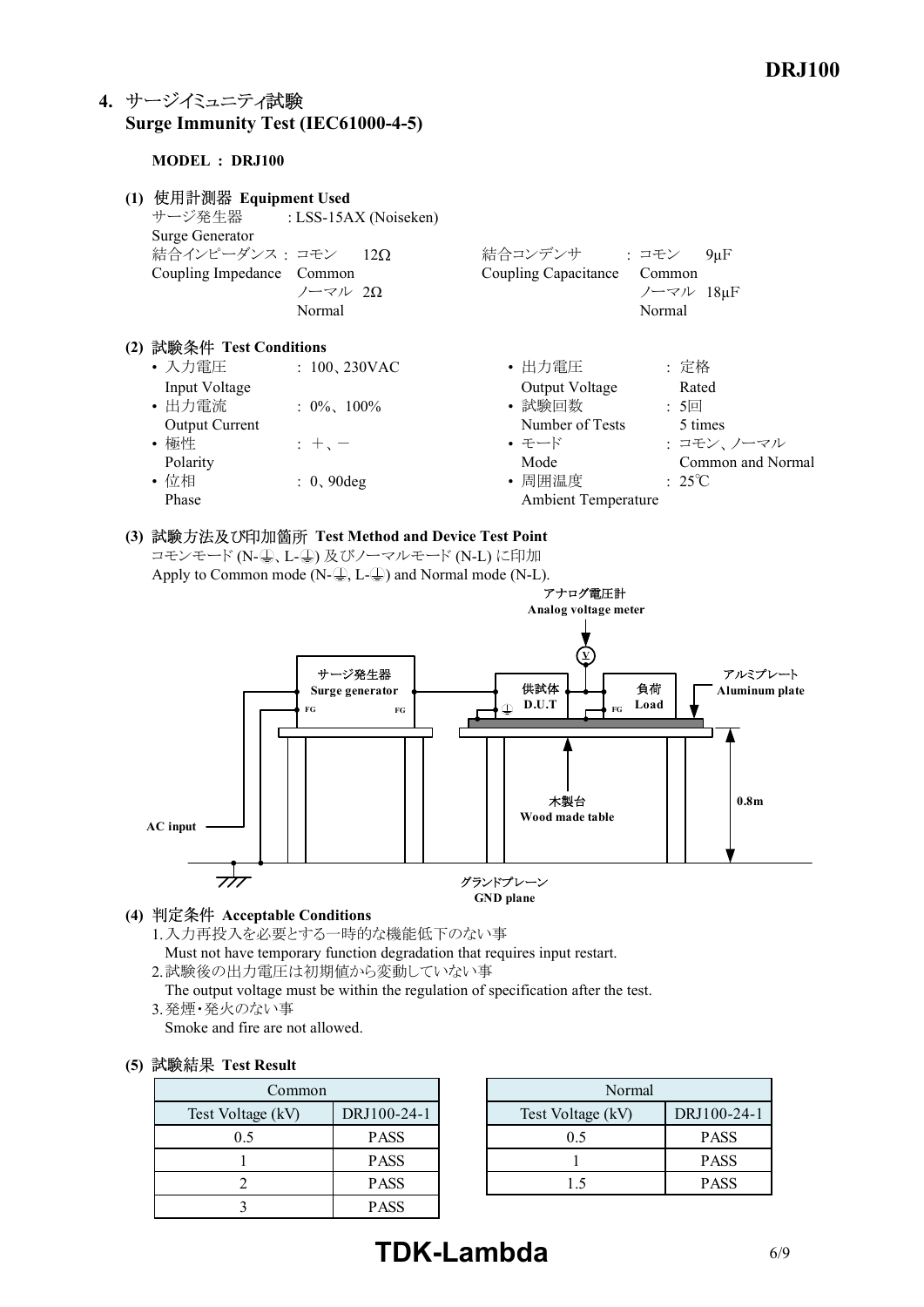## 5. 伝導性無線周波数電磁界イミュニティ試験 **Conducted Disturbances Induced by RadioFrequency** Field Immunity Test (IEC61000-4-6)

**MODEL : DRJ100**

**(1) Equipment Used**

RF パワーアンプ : 116FC-CE (Kalmus) RF Power Amplifier シグナルジェネレータ : N5181A (Agilent) Signal Generator 結合/減結合ネットワーク CDN1 : CDN M2 (Schaffner), CDN2 : CDN M3 (Schaffner) Coupling De-Coupling Network (CDN)

#### **(2) Test Conditions**



**(3) Test Method and Device Test Point** (N、L、(4)、(+V、-V)に印加 Apply to  $(N, L, \bigoplus)$ ,  $(+V, -V)$ .



#### **(4) Acceptable Conditions**

1.試験中、5%を超える出力電圧の変動のない事

The regulation of output voltage must not exceed 5% of initial value during test.

2.試験後の出力電圧は初期値から変動していない事

The output voltage must be within the regulation of specification after the test. 3.発煙・発火のない事

- Smoke and fire are not allowed.
- **(5) Test Result**

| Voltage Level (V) | DRJ100-24-1 |
|-------------------|-------------|
|                   | <b>PASS</b> |
|                   | <b>PASS</b> |
|                   | <b>PASS</b> |

# **TDK-Lambda** 7/9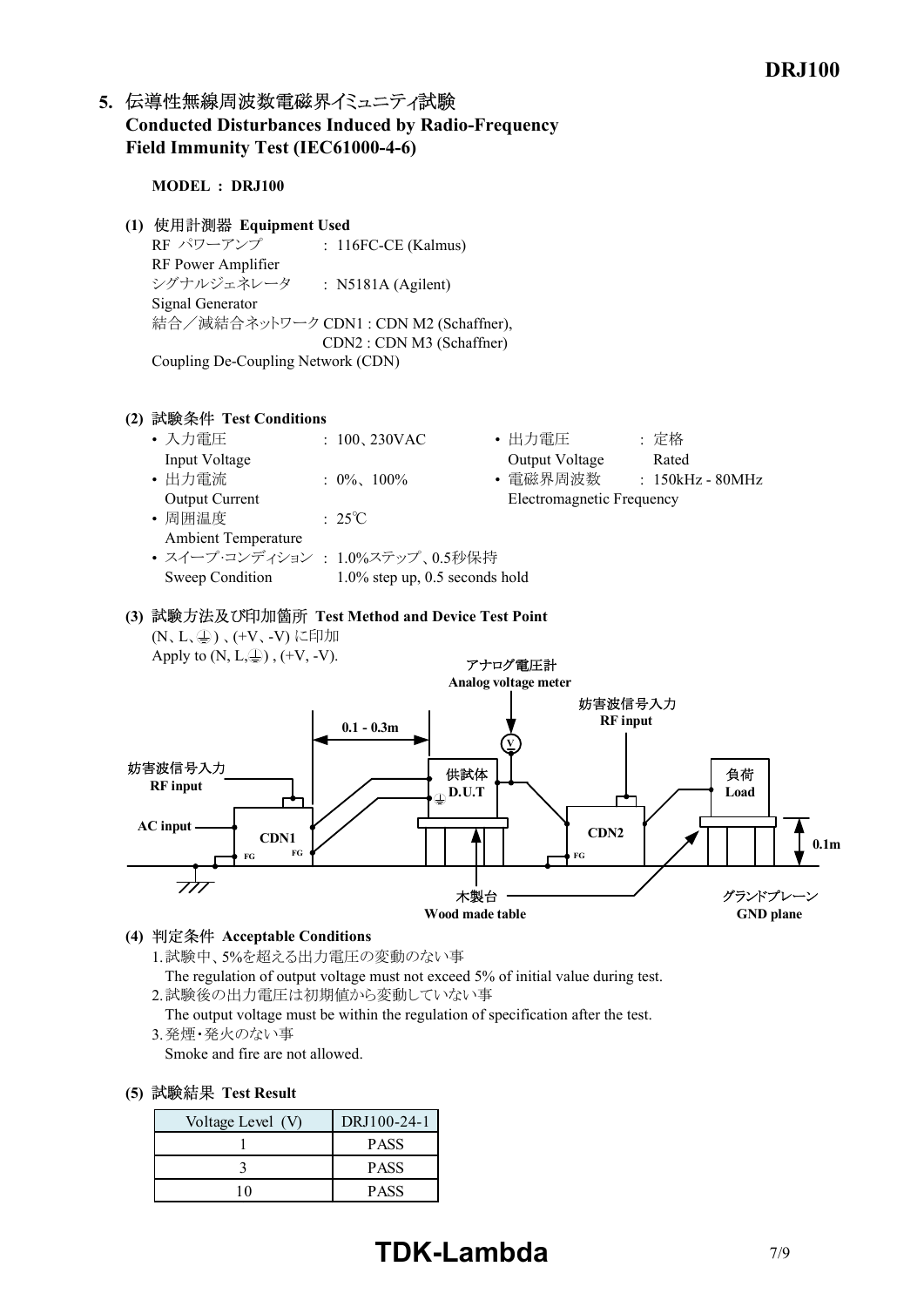## 6. 電力周波数磁界イミュニティ試験 **Power Frequency Magnetic Field Immunity Test (IEC6100048)**

#### **MODEL : DRJ100**

- **(1) Equipment Used**
	- ACパワーソース : AA2000XG (Takasago) AC Power Source ヘルムホルツコイル : HHS5215 (Spulen) Helmholts Coil

#### **(2) Test Conditions**

| • 入力電圧<br>• 出力電圧<br>: $100, 230 \text{VAC}$               | : 定格     |
|-----------------------------------------------------------|----------|
| Input Voltage<br>Output Voltage                           | Rated    |
| • 印加磁界周波数<br>• 出力電流<br>: $0\%$ , $100\%$                  | : 50Hz   |
| <b>Magnetic Frequency</b><br><b>Output Current</b>        |          |
| • 周囲温度<br>• 印加方向<br>$:25^{\circ}\text{C}$                 | :X, Y, Z |
| <b>Ambient Temperature</b><br>Direction                   |          |
| • 試験時間<br>: 10秒以上(各方向)                                    |          |
| More than 10 seconds (each direction)<br><b>Test Time</b> |          |

#### **(3) Test Method**



#### **(4) Acceptable Conditions**

1.試験中、5%を超える出力電圧の変動のない事

The regulation of output voltage must not exceed 5% of initial value during test. 2.試験後の出力電圧は初期値から変動していない事

The output voltage must be within the regulation of specification after the test. 3.発煙・発火のない事

Smoke and fire are not allowed.

#### **(5) Test Result**

| Magnetic Field Strength (A/m) | DRJ100-24-1 |
|-------------------------------|-------------|
|                               | <b>PASS</b> |
|                               | <b>PASS</b> |
|                               | <b>PASS</b> |
|                               | PASS        |

# **TDK-Lambda** 8/9